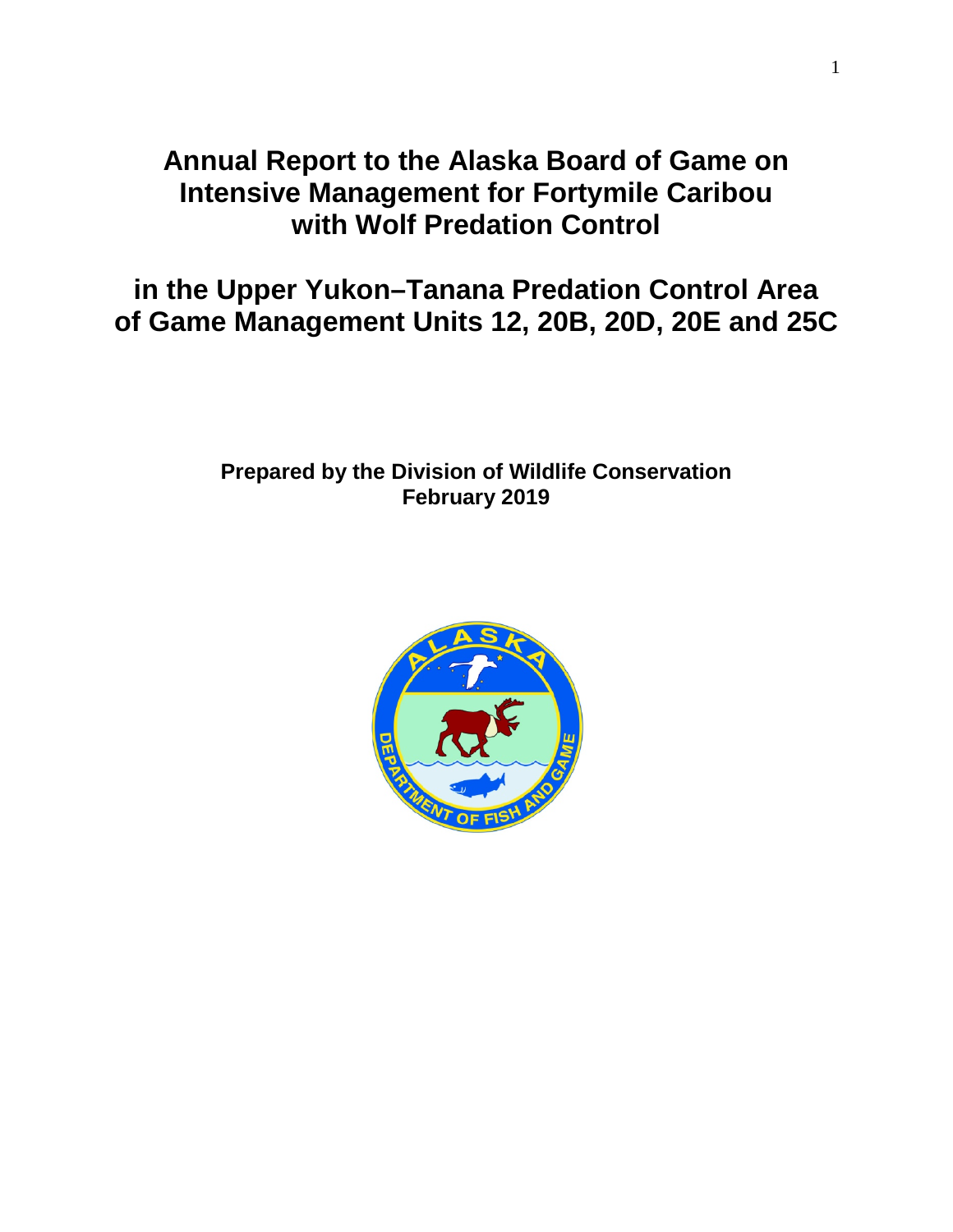- **1) Description of IM Program[1](#page-1-0)**
	- **A) This report is an annual evaluation for a predation control program authorized by the Alaska Board of Game (Board) under 5 AAC 92.113**
	- **B) Month this report was submitted by the Department to the Board:**

**February** 2019

- **C) Program name**: Upper Yukon-Tanana Predation Control Program (UYTPCP).
- **D) Existing program** has **an associated Operational Plan**
- **E) Game Management Unit(s) fully or partly included in IM program area:** Units 12, 20B, 20D, 20E and 25C.
- **F) IM objectives for** Fortymile caribou herd (FCH): population size 50,000–100,000 and harvest 1,000–15,000.
- **G) Month and year the current predation control program was originally authorized by the Board:** November 2004**. Indicate date(s) if renewed:** March 2009 and February 2014
- **H) Predation control is** currently suspended **in this IM area**.
- **I) If active, month and year the current predation control program began:** Not active
- **J) A habitat management program funded by the department or from other sources is currently active in this IM area:** No
- **K) Size of IM program area (square miles) and geographic description:** The area encompasses 18,750 mi<sup>2</sup> in that portion of Unit 12 north of the Alaska Highway; that portion of Unit 20D within the Goodpaster River drainage upstream from and including the South Fork Goodpaster River drainage, and within the Healy River, and the Billy and Sand creek drainages; that portion of Unit 20B within the Salcha River drainage upstream from and including the Goose Creek drainage, and within the Middle Fork of the Chena River drainage; all of Unit 20E; and that portion of Unit 25C within the Birch Creek drainage upstream from the Steese Highway bridge, and within the area draining into the south and west bank of the Yukon River upstream from the community of Circle (Fig. 1). However, within this area, predation control activities have not been authorized by the National Park Service within Yukon-Charley National Preserve (2,833 mi<sup>2</sup>).

<span id="page-1-0"></span> <sup>1</sup> For purpose and context of this report format, see *Intensive Management Protocol, section on Tools for Program Implementation and Assessment*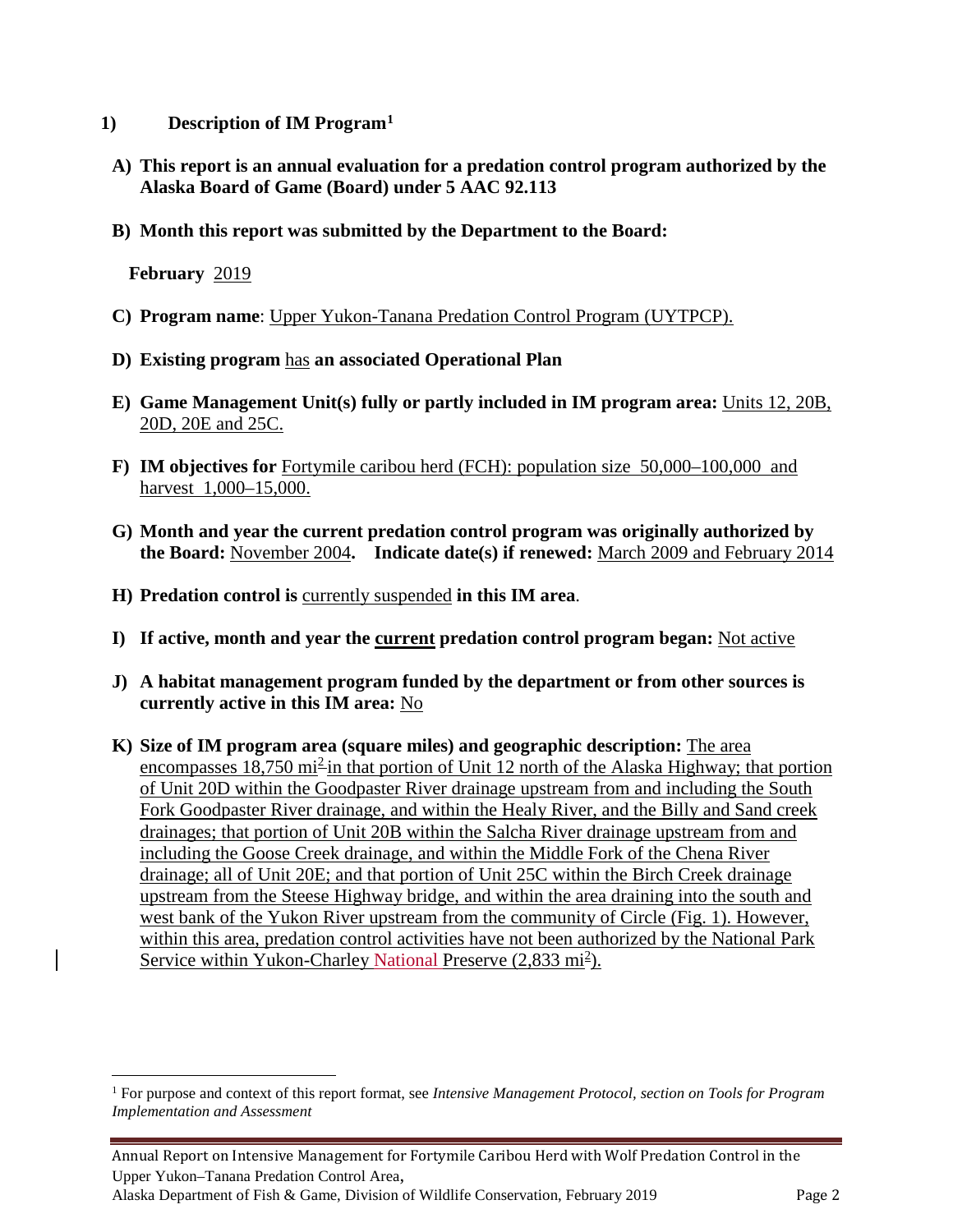

**Figure 1. Upper Yukon–Tanana Predator Control Program Area (18,750 mi2). Predation control activities have not been authorized by the National Park Service within the Yukon– Charley Preserve portion (2,833 mi2) of the control program area.**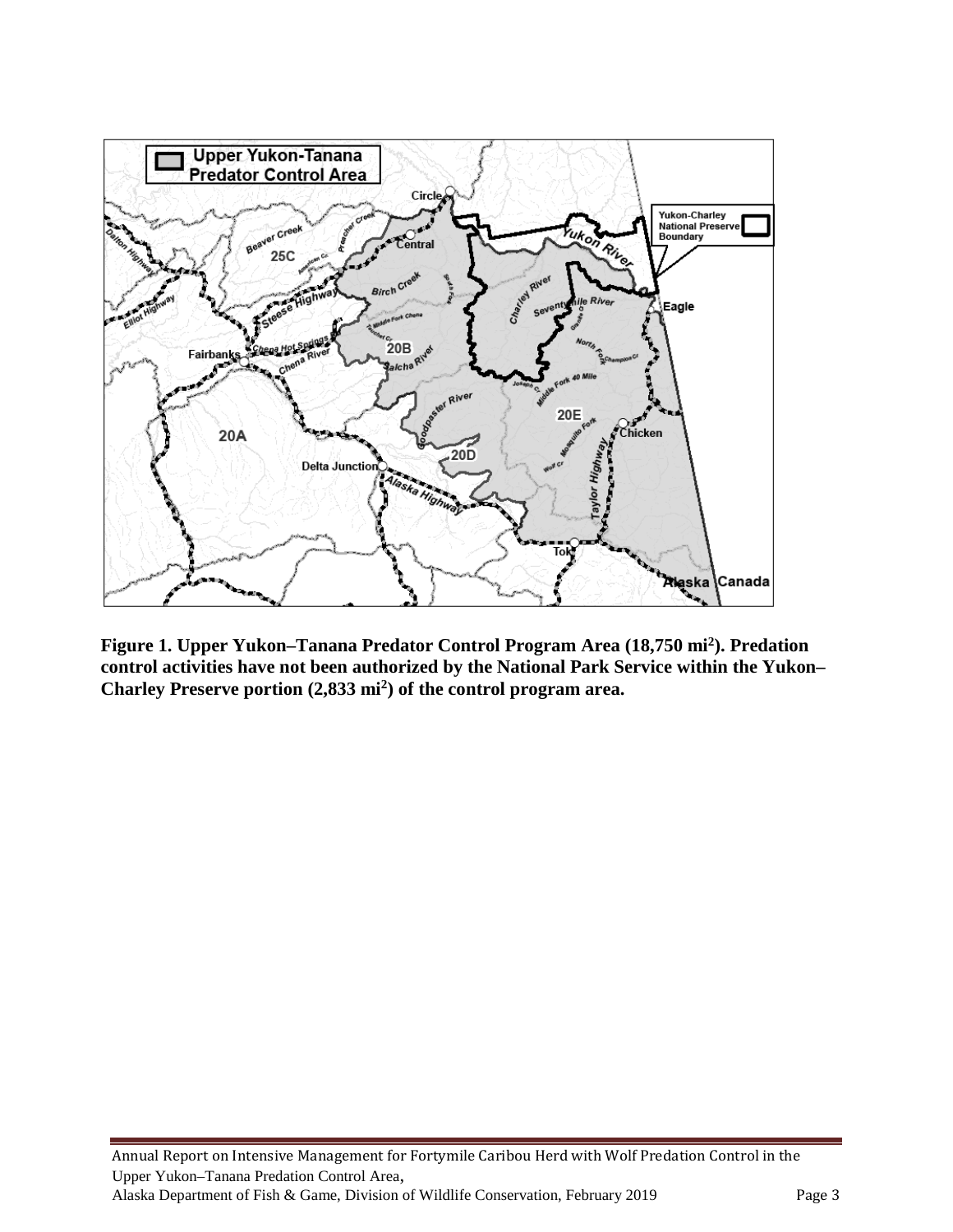**L) Size and geographic description of area for assessing ungulate abundance:** Caribou:  $25,217$  mi<sup>2</sup> Fortymile Caribou hunt area (Fig. 2).



**Figure 2. Fortymile Caribou Herd Hunt Area in Alaska (25,217 mi2).**

- **M) Size and geographic description of area for ungulate harvest reporting:** Caribou–FCH hunt area; 25,217 mi<sup>2</sup>.
- **N) Size and geographic description of area for assessing predator abundance:** Upper Yukon–Tanana Predation Control Area (UYTPCA);18,750 mi<sup>2</sup>.
- O) Size and geographic description of predation control area: UYTPCA, 18,750 mi<sup>2</sup>. However, predation control activities have not been authorized by the National Park Service within the Yukon-Charley Preserve portion (2,833 mi<sup>2</sup>) of the control program area.
- **P) Criteria for evaluating progress toward IM objectives:** Caribou abundance and harvest.
- **Q) Criteria for success with this program:** FCH population = 50,000–100,000 and harvest = 1,000–15,000 caribou.
- **R)** De**partment recommendation for IM Program during this reporting period:** Conduct evaluation of program.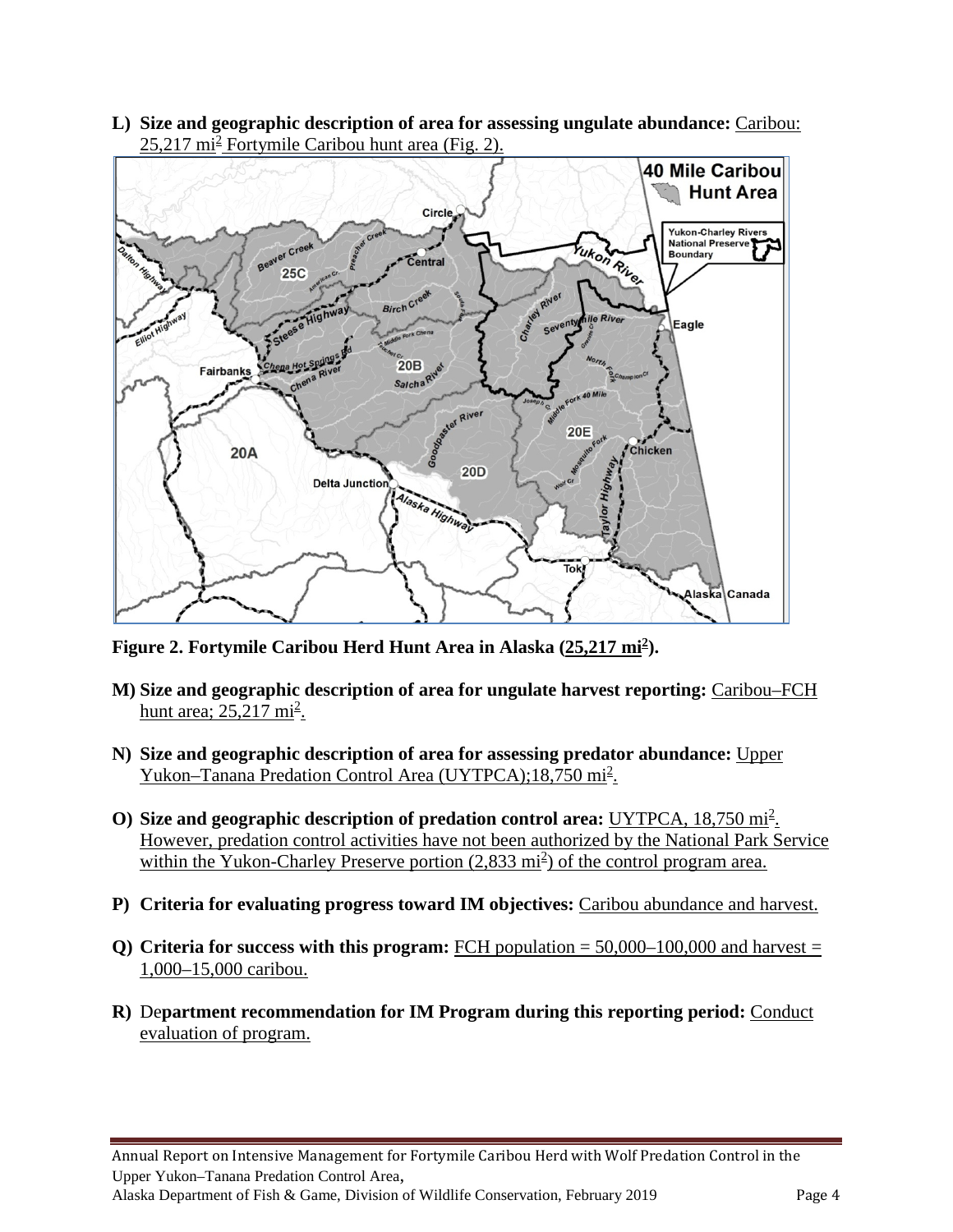#### **2) Prey data**

**Date(s) and method of most recent abundance assessment for:** Caribou – July 2017 photocensus (Table 1).

**Compared to IM area, was a similar trend and magnitude of difference in abundance observed in nearby non-treatment area(s) since program inception:** Non-treatment area not established.

**Date(s) of most recent age and sex composition survey for:** Caribou – October 2018 composition survey (Table 1).

**Compared to IM area, was a similar composition trend and magnitude of difference in composition observed in nearby non-treatment area(s) since program inception:** Nontreatment area not established.

**Table 1**. **Fortymile Caribou Herd (FCH) abundance, age and sex composition in FCH hunt area since the herd was added to the control program in year 3. Regulatory year is 1 July through 30 June (e.g., Regulatory year 2004 = 1 July 2004 through 30 June 2005).**

|               | <b>Regulatory</b> |                     | <b>Composition (number per 100 cows)</b> |              |           |  |
|---------------|-------------------|---------------------|------------------------------------------|--------------|-----------|--|
| <b>Period</b> | year              | <b>Abundance</b>    | <b>Calves</b>                            | <b>Bulls</b> | Total $n$ |  |
| Year 1        | 2004              |                     |                                          |              |           |  |
| Year 2        | 2005              |                     |                                          |              |           |  |
| Year 3        | 2006              | 43,837 <sup>a</sup> | 34                                       | 43           | 4,995     |  |
| Year 4        | 2007              | 44,673 <sup>a</sup> | 37                                       | 36           | 5,228     |  |
| Year 5        | 2008              | $46,510^{b}$        | 33                                       | 37           | 4,119     |  |
| Year 6        | 2009              | $51,675^{\rm b}$    | 34                                       | 59           | 4,503     |  |
| Year 7        | 2010              |                     | 32                                       | 43           | 7,169     |  |
| Year 8        | 2011              |                     | 25                                       | 42           | 3,949     |  |
| Year 9        | 2012              |                     | 22                                       | 40           | 4,832     |  |
| Year 10       | 2013              |                     | 28                                       | 38           | 3,921     |  |
| Year 11       | 2014              |                     | 25                                       | 34           | 4,794     |  |
| Year 12       | 2015              |                     | 35                                       | 53           | 5,663     |  |
| Year 13       | 2016              |                     | 32                                       | 48           | 3,288     |  |
| Year 14       | 2017              | 73,009 <sup>b</sup> | --                                       | --           |           |  |
| Year 15       | 2018              |                     | 18                                       | 51           | 4,429     |  |

a Modeled population estimate.

<sup>b</sup> Minimum population estimate from photocensus.

**Describe trend in abundance or composition:** 2–4% annual rate of increase during regulatory years 2004–2009, based on modeling and photocensus results and 10% annually during regulatory years 2010–2016, based on minimum counts from photocensus results.

Annual Report on Intensive Management for Fortymile Caribou Herd with Wolf Predation Control in the Upper Yukon–Tanana Predation Control Area, Alaska Department of Fish & Game, Division of Wildlife Conservation, February 2019 Page 5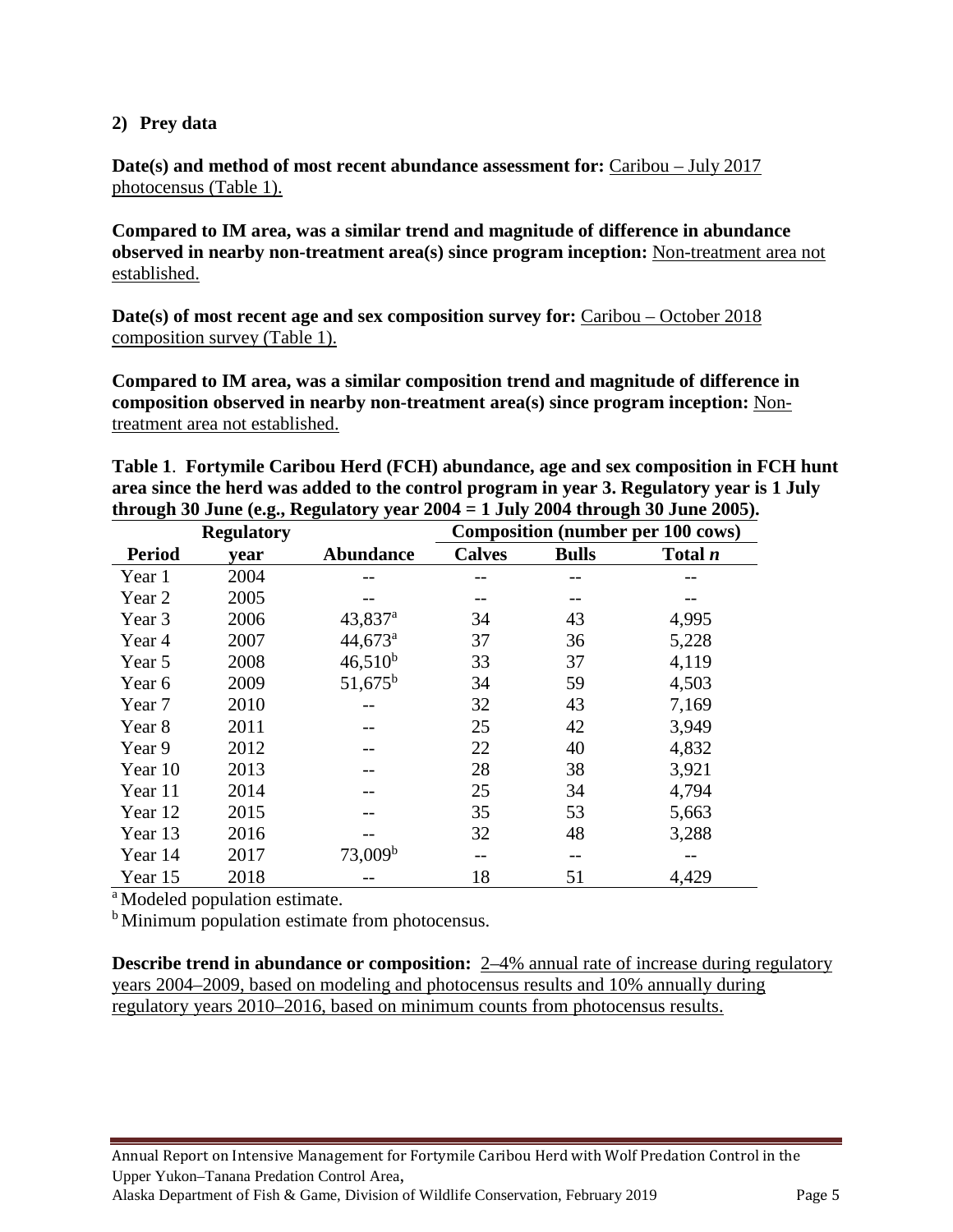**Table 2**. **Fortymile Caribou Herd (FCH) harvest in FCH hunt area during years 1 through 14. The FCH was added to the control program in year 3. A regulatory year is 1 July through 30 June (e.g., Regulatory year 2004 = 1 July 2004 through 30 June 2005).** 

|         |                   | <b>Reported on registration</b> |     |                |       |                          |                  |                    |                |                 |
|---------|-------------------|---------------------------------|-----|----------------|-------|--------------------------|------------------|--------------------|----------------|-----------------|
|         |                   | permit                          |     |                | Youth | <b>General</b>           | <b>Estimated</b> |                    |                |                 |
|         | <b>Regulatory</b> |                                 |     |                |       | draw                     | harvest          |                    | Yukon          |                 |
| Period  | vear              | M                               | F   | Unk            | Total | permit                   | report           | Other <sup>b</sup> | harvest        | <b>Total</b>    |
| Year 1  | 2004              | 592                             | 243 | 11             | 846   |                          | 12               | 10                 | $\theta$       | 868             |
| Year 2  | 2005              | 557                             | 182 | 2              | 741   | $\overline{\phantom{0}}$ | 4                | 10                 | 0              | 755             |
| Year 3  | 2006              | 601                             | 247 | $\overline{4}$ | 852   | $\overline{\phantom{0}}$ | 12               | 10                 | $\overline{0}$ | 874             |
| Year 4  | 2007              | 746                             | 262 | $\overline{4}$ | 1,012 |                          | 20               | 10                 | 0              | 1,042           |
| Year 5  | 2008              | 681                             | 217 | $\theta$       | 898   |                          | 9                | 10                 | 0              | 917             |
| Year 6  | 2009              | 881                             | 192 | 10             | 1,083 |                          | 11               | 10                 | $\theta$       | 1,104           |
| Year 7  | 2010              | 630                             | 89  | 6              | 725   | $\overline{\phantom{0}}$ | 4                | 10                 | 15             | 764             |
| Year 8  | 2011              | 935                             | 125 | 6              | 1,066 | $\overline{\phantom{0}}$ | 18               | 10                 | 15             | 1,119           |
| Year 9  | 2012              | 1,081                           | 190 | 26             | 1,297 | -                        | 9                | 10                 | 15             | 1,341           |
| Year 10 | 2013              | 1,152                           | 14  | 20             | 1,186 |                          | $65^{\rm a}$     | 10                 | 60             | 1,321           |
| Year 11 | 2014              | 684                             | 278 | 12             | 974   | 20                       | 10               | 10                 | 15             | 1,039           |
| Year 12 | 2015              | 793                             | 236 | 14             | 1.043 | 14                       | 3                | 10                 | 30             | 1,100           |
| Year 13 | 2016              | 630                             | 334 | 8              | 972   | 17                       | 3                | 10                 | 5              | 1,007           |
| Year 14 | 2017              | 1,285                           | 622 | $\overline{4}$ | 1,911 | 18                       | 16               | 10                 | 5              | 1,960           |
| Year 15 | 2018              | 1,887                           | 458 | 9              | 2,354 | 22                       | 5                | 10                 | 30             | $2,421^{\circ}$ |

<sup>a</sup> Includes 65 harvested in Unit 25B.

b Includes estimated unreported and/or illegal harvest.

<sup>c</sup> Preliminary data. Winter hunt is ongoing at time of this report.

**Describe trend in harvest:** Harvest controlled by fixed annual harvest quota. Annual quota was 850 caribou/year during regulatory years 2006 through 2009 (RY06–RY09; A regulatory year is 1 July through 30 June, meaning RY06 = 1 July 2006 through 30 June 2007), 795 caribou/year in RY10, 1,000 caribou/year during RY11–RY16, 1,750 caribou during RY17 and 2,030 during RY18.

**Describe any other harvest-related trend if appropriate:** None.

# **3) Predator data**

#### **Date(s) and method of most recent spring abundance assessment for wolves:** March 2018 modeled estimate.

**Date(s) and method of most recent fall abundance assessment for wolves:** October 2018 – ADF&G Pred–Prey model which uses the relationship between spring wolf, moose and caribou population sizes to predict a likely growth rate for the wolf population from spring to fall. Mathematical equations which define model functions were taken from published predator–prey studies.

# **Other research or evidence of trend or abundance status in wolves:** None.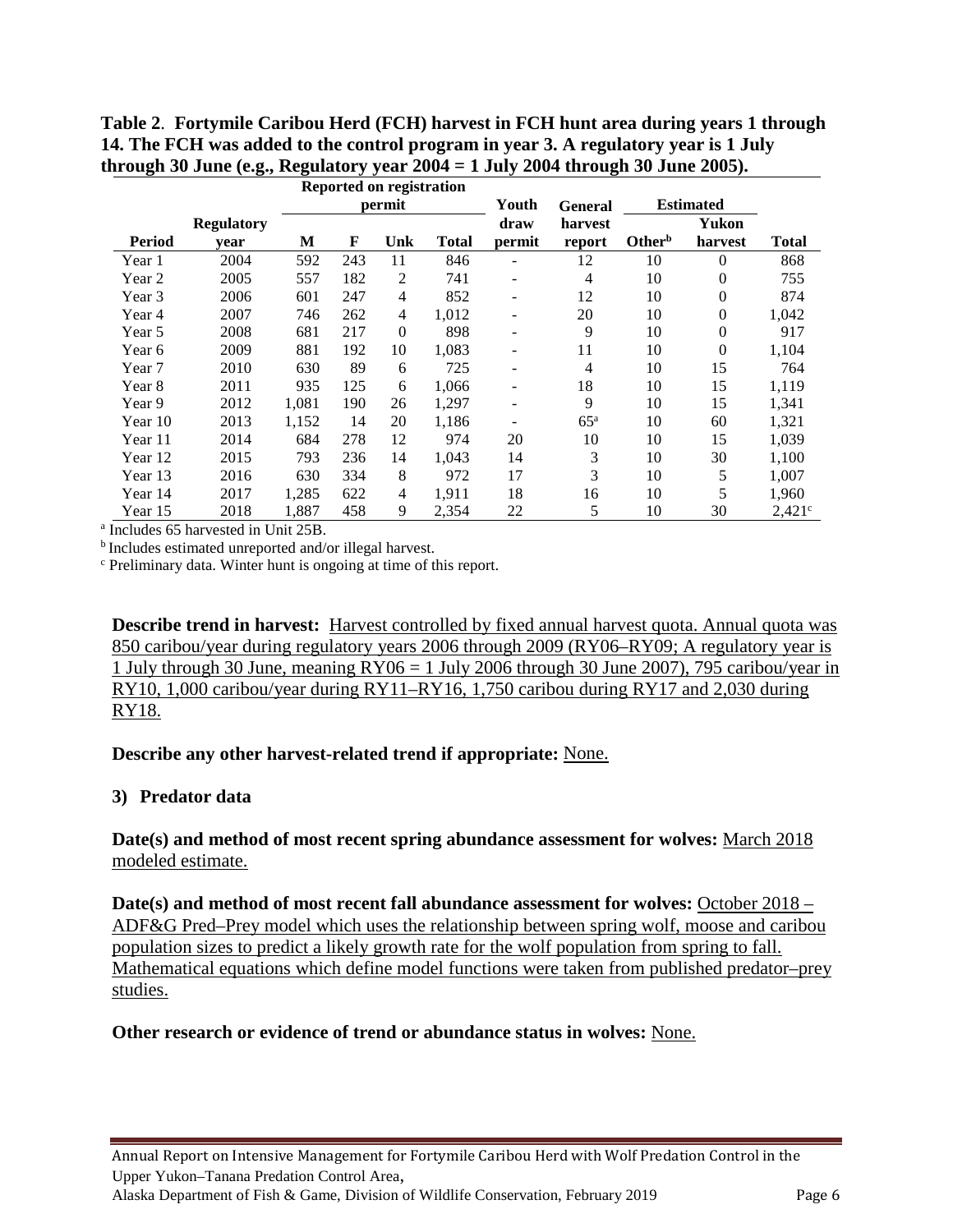**Table 3. Wolf abundance and removal in the Upper Yukon-Tanana Predation Control Area since program implementation since year 1. Removal objective is 60–80% of precontrol fall abundance in year 1 of wolf predation control program, so estimated or confirmed number remaining by 1 May each regulatory year in the predation control area must be at least 88. Regulatory year is 1 July through 30 June (e.g., Regulatory year 2004 = 1 July 2004 through 30 June 2005).**

|               | <b>Regulatory</b> | Fall<br>abundance                 | <b>Harvest</b><br>removal |                | Dept.<br>control | <b>Public</b><br>control | <b>Total</b>    | <b>Spring</b><br>abundance |
|---------------|-------------------|-----------------------------------|---------------------------|----------------|------------------|--------------------------|-----------------|----------------------------|
| <b>Period</b> | year              | (range)                           | <b>Trap</b>               | Hunt           | removal          | removal                  | removal         | $(range)^a$                |
| Year 1        | 2004              | $380^{bc}$<br>$(350 - 410)$       | 52                        | 23             | N/A              | 60                       | 135             | 245<br>$(215 - 275)$       |
| Year 2        | 2005              | $335^{\circ}$<br>$(300 - 370)$    | 58                        | 10             | N/A              | 17                       | 85              | 250<br>$(215 - 285)$       |
| Year 3        | 2006              | $362^{\circ}$<br>$(300 - 425)$    | 73                        | 7              | N/A              | 23                       | 103             | 259<br>$(197 - 322)$       |
| Year 4        | 2007              | $382^{\circ}$<br>$(366 - 398)$    | 57                        | 14             | N/A              | 27                       | 98              | 284<br>$(268 - 300)$       |
| Year 5        | 2008              | $372^{\mathrm{d}}$                | 82                        | 11             | 84               | 49                       | 226             | 146                        |
| Year 6        | 2009              | $235^{\circ}$                     | 31                        | 4              | 15               | 10                       | 60              | 175                        |
| Year 7        | 2010              | $274^\circ$<br>$(262 - 285)$      | 26                        | 11             | $\overline{0}$   | 25                       | 62              | 212<br>$(200 - 223)$       |
| Year 8        | 2011              | 329 <sup>c</sup><br>$(315 - 342)$ | 62                        | 17             | 56               | 8                        | 145             | 184<br>$(170 - 197)$       |
| Year 9        | 2012              | 386 <sup>c</sup><br>$(368 - 403)$ | 41                        | 12             | 40               | 78                       | 171             | 215<br>$(197 - 232)$       |
| Year 10       | 2013              | 356 <sup>c</sup><br>$(338 - 373)$ | 44                        | 10             | 31               | 31                       | 116             | 240<br>$(222 - 257)$       |
| Year 11       | 2014              | $374^{\circ}$<br>$(357 - 393)$    | 38                        | 10             | 33               | 24                       | 105             | 269<br>$(252 - 288)$       |
| Year 12       | 2015              | $408^\circ$<br>$(390 - 426)$      | 55                        | 14             | 19               | 29                       | 117             | 291<br>$(273 - 309)$       |
| Year 13       | 2016              | 451 <sup>c</sup><br>$(431 - 471)$ | 109                       | 21             | 88               | 18                       | 236             | 215<br>$(195 - 235)$       |
| Year 14       | 2017              | 391 <sup>c</sup><br>$(372 - 409)$ | 61                        | 10             | 50               | 19                       | 140             | 251<br>$(232 - 269)$       |
| Year 15       | 2018              | $408^\circ$<br>$(390 - 427)$      | 3 <sup>f</sup>            | 7 <sup>f</sup> |                  |                          | 10 <sup>f</sup> |                            |

<sup>a</sup> Fall estimate minus all know wolf kills.

**b** Pre-control population estimate.

c Fall modeled estimate.

d Revised fall modeled estimate using results from a March 2009 reconnaissance survey and regulatory year 2008 removal data. The original fall modeled estimate was 393–431.

e Revised fall modeled estimate using results from a March 2010 reconnaissance survey and regulatory year 2009 removal data. The original fall modeled estimate was 262–299.

<sup>f</sup> Preliminary. Total kill as of 25 January 2018.

Annual Report on Intensive Management for Fortymile Caribou Herd with Wolf Predation Control in the Upper Yukon–Tanana Predation Control Area,

Alaska Department of Fish & Game, Division of Wildlife Conservation, February 2019 Page 7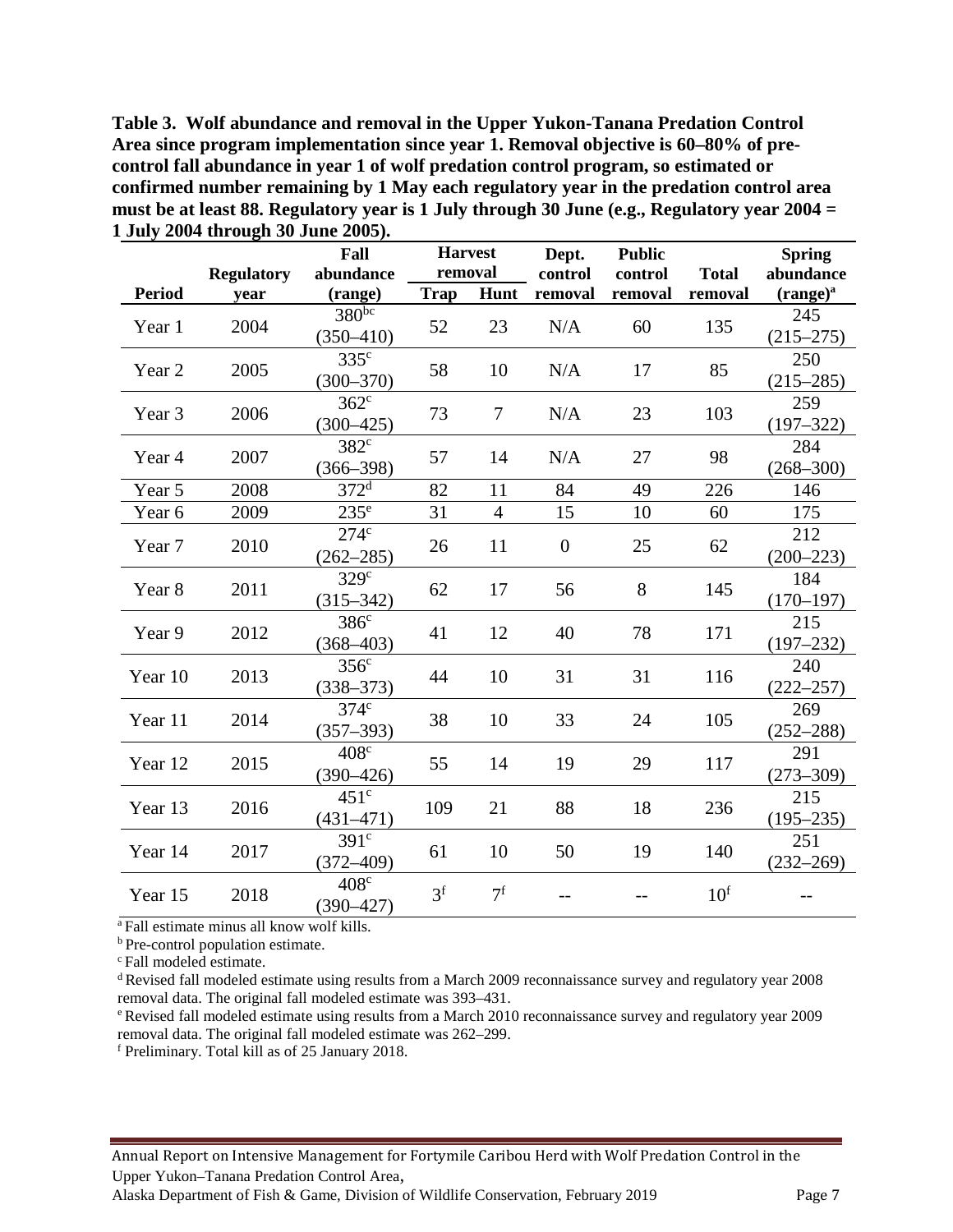**4) Habitat data and nutritional condition of prey species where active habitat enhancement is occurring or was recommended in the Operational Plan, describe progress toward objectives:** No enhancement recommended by the Operational Plan and no active habitat enhancement conducted.

**Table 4**. **Nutritional indicators for Fortymile Caribou Herd (FCH) in FCH hunt area since year 1. A regulatory year is 1 July through 30 June (e.g., Regulatory year 2004 = 1 July 2004 through 30 June 2005).**

| <b>Period</b> | <b>Regulatory</b><br>Year | <b>Spring Birthrates</b><br>$\frac{6}{6}$ of cows > 36<br>months old that<br>gave birth) | <b>Spring Birthrates</b><br>of 3-year-olds<br>$\frac{6}{6}$ of cows = 36<br>months old that<br>gave birth) |
|---------------|---------------------------|------------------------------------------------------------------------------------------|------------------------------------------------------------------------------------------------------------|
| Year 1        | 2004                      | 85                                                                                       | 33                                                                                                         |
| Year 2        | 2005                      | 80                                                                                       | 82                                                                                                         |
| Year 3        | 2006                      | 91                                                                                       | 83                                                                                                         |
| Year 4        | 2007                      | 90                                                                                       | 88                                                                                                         |
| Year 5        | 2008                      | 77                                                                                       | 30                                                                                                         |
| Year 6        | 2009                      | 77                                                                                       | 29                                                                                                         |
| Year 7        | 2010                      | 85                                                                                       | 67                                                                                                         |
| Year 8        | 2011                      | 89                                                                                       | 62                                                                                                         |
| Year 9        | 2012                      | 88                                                                                       | 83                                                                                                         |
| Year 10       | 2013                      | 69                                                                                       | 37                                                                                                         |
| Year 11       | 2014                      | 92                                                                                       | 60                                                                                                         |
| Year 12       | 2015                      | 81                                                                                       | 25                                                                                                         |
| Year 13       | 2016                      | 91                                                                                       | 89                                                                                                         |
| Year 14       | 2017                      | 67                                                                                       | 32                                                                                                         |